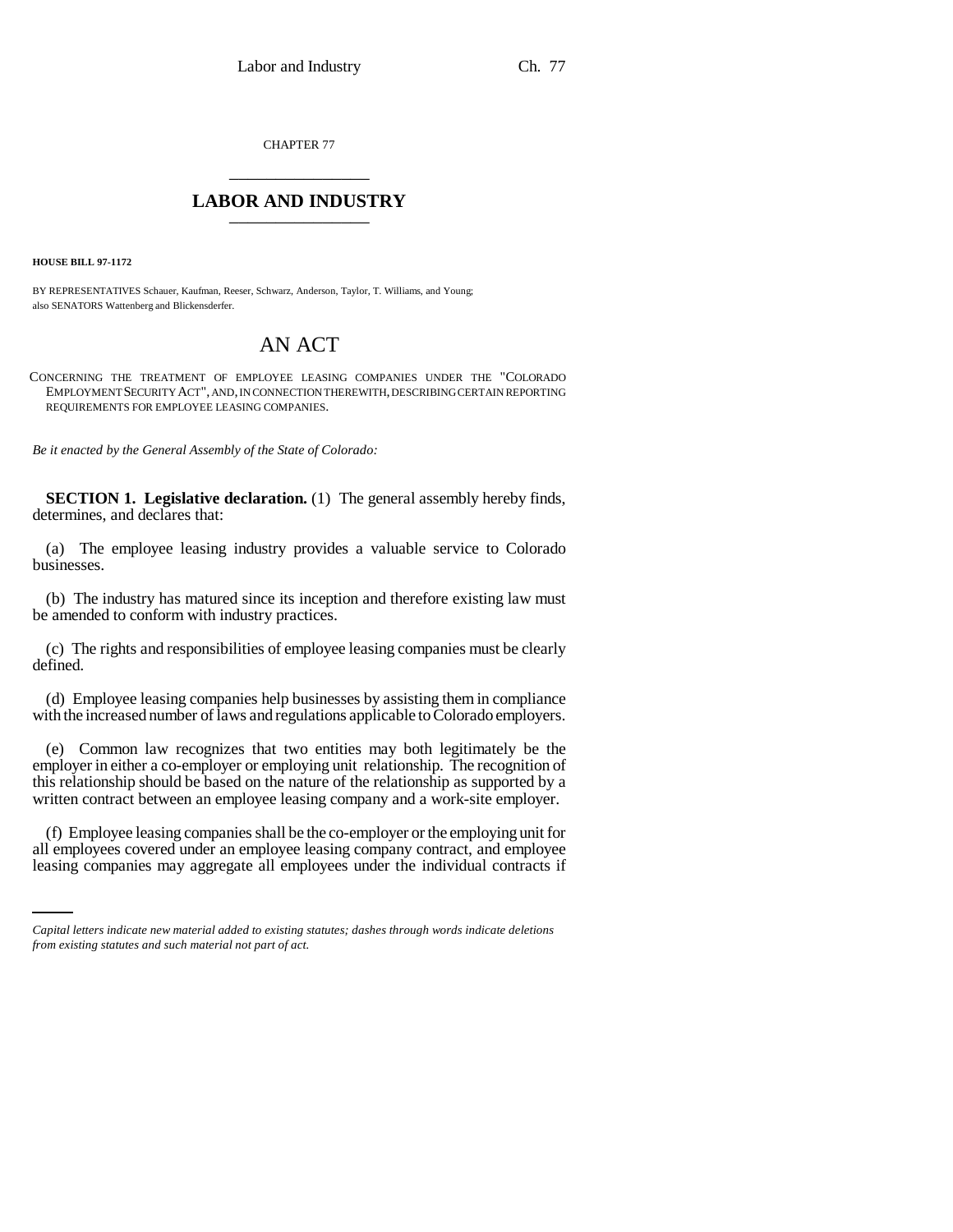## Ch. 77 Labor and Industry

allowed under Colorado law.

(2) The general assembly therefore finds, determines, and declares that the purpose of this act is to recognize the valuable service of employee leasing companies and the services they provide to the citizens of Colorado by:

(a) Recognizing employee leasing companies as the co-employer or employing unit for purposes of Colorado law effective on the date an employee leasing company establishes itself in Colorado;

(b) Ensuring high quality human resource services; and

(c) Recognizing employee leasing companies as the legal co-employer or employing unit for all employees covered under an employee leasing company contract.

**SECTION 2.** 8-70-114 (2), (3), and (4), Colorado Revised Statutes, 1986 Repl. Vol., as amended, are amended, and the said 8-70-114 is further amended BY THE ADDITION OF A NEW SUBSECTION, to read:

**8-70-114. Employing unit - definition.** (2) (a) For purposes of this section: "employee leasing company" means an employee leasing company or a business management company.

(I) "EMPLOYEE LEASING COMPANY" MEANS ANY PERSON, BUSINESS, OR OTHER ENTITY THAT PROVIDES SERVICES TO A WORK-SITE EMPLOYER, AS DEFINED IN SUBPARAGRAPH (III) OF THIS PARAGRAPH (a), PURSUANT TO AN EMPLOYEE LEASING COMPANY CONTRACT, AS DEFINED IN SUBPARAGRAPH (II) OF THIS PARAGRAPH (a).

(II) "EMPLOYEE LEASING COMPANY CONTRACT" MEANS ANY WRITTEN STAFF LEASING CONTRACT, EXTENDED EMPLOYEE STAFFING OR SUPPLY CONTRACT, OR OTHER CONTRACT UNDER WHICH AN EMPLOYEE LEASING COMPANY PROCURES OR RECEIVES FROM A WORK-SITE EMPLOYER SPECIFIED CO-EMPLOYER RESPONSIBILITIES FOR SPECIFIED EMPLOYEES, DESIGNATING ITSELF AS EMPLOYER OF SUCH EMPLOYEES, AND RETAINING THE RIGHT OF DIRECTION AND CONTROL OF SUCH EMPLOYEES WITH REGARD TO THOSE EMPLOYER RESPONSIBILITIES, INCLUDING THE RIGHTS AND RESPONSIBILITIES SET FORTH IN PARAGRAPH (b) OF THIS SUBSECTION (2). AN EMPLOYEE LEASING COMPANY MAY HAVE OTHER RESPONSIBILITIES PURSUANT TO AN EMPLOYEE LEASING COMPANY CONTRACT, INCLUDING PROVISION OF PROFESSIONAL GUIDANCE WITH REGARD TO EMPLOYMENT MATTERS.

(III) "WORK-SITE EMPLOYER" MEANS ANY PERSON, BUSINESS, OR OTHER ENTITY THAT PROCURES THE SERVICES OF AN EMPLOYEE LEASING COMPANY UNDER AN EMPLOYEE LEASING COMPANY CONTRACT AND OTHERWISE RETAINS DIRECTION AND CONTROL OF THE EMPLOYEES SPECIFIED IN THE CONTRACT REGARDING RESPONSIBILITIES NOT SPECIFIED IN THE CONTRACT PERTAINING TO THE BUSINESS OF THE WORK-SITE EMPLOYER.

(b) Notwithstanding the provisions of subsection (1) of this section, an employee leasing company shall be considered an employing unit OR THE CO-EMPLOYER of a client company's workers WORK-SITE EMPLOYER'S EMPLOYEES if, it retains the right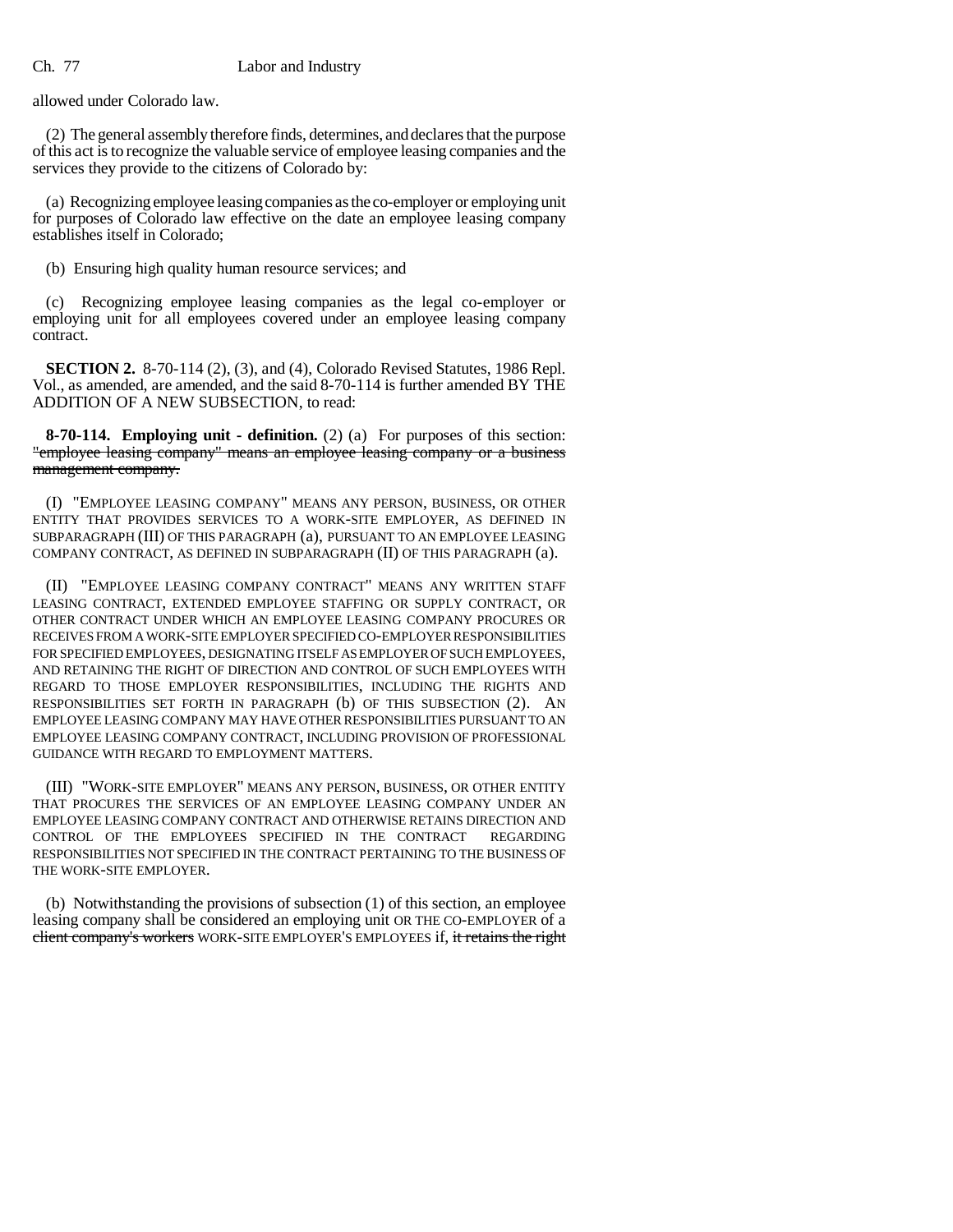to perform PURSUANT TO AN EMPLOYEE LEASING COMPANY CONTRACT WITH THE WORK-SITE EMPLOYER, IT HAS the following functions RIGHTS AND RESPONSIBILITIES:

(I) Set the workers' rate of pay THE EMPLOYEE LEASING COMPANY, AS THE EMPLOYING UNIT OR THE CO-EMPLOYER, ASSIGNS EMPLOYEES TO THE WORK-SITE EMPLOYER'S LOCATIONS;

(II) Pay the workers from its own account or accounts; and THE EMPLOYEE LEASING COMPANY, AS THE EMPLOYING UNIT OR CO-EMPLOYER, RETAINS THE RIGHT TO SET THE EMPLOYEES' RATE OF PAY;

(III) Hire and terminate the workers after consultation with the client company. THE EMPLOYEE LEASING COMPANY, AS THE EMPLOYING UNIT OR CO-EMPLOYER, RETAINS THE RIGHT TO PAY THE EMPLOYEE FROM ITS OWN ACCOUNT OR ACCOUNTS;

(IV) THE EMPLOYEE LEASING COMPANY, AS THE EMPLOYING UNIT OR CO-EMPLOYER, RETAINS THE RIGHT TO DIRECT AND CONTROL THE EMPLOYEES AND SUCH RIGHTS AND RESPONSIBILITIES MAY BE SHARED AS SPECIFIED IN THE EMPLOYEE LEASING COMPANY CONTRACT;

(V) THE EMPLOYEE LEASING COMPANY, AS THE EMPLOYING UNIT OR CO-EMPLOYER, HAS THE RIGHT TO DISCHARGE, REASSIGN, OR HIRE EMPLOYEES TO PERFORM SERVICES FOR THE WORK-SITE EMPLOYER AND THE EMPLOYEE LEASING COMPANY;

(VI) THE EMPLOYEE LEASING COMPANY, AS THE EMPLOYING UNIT OR CO-EMPLOYER, HAS THE RESPONSIBILITY FOR PAYMENT OF WAGES TO THE WORKERS PURSUANT TO THE EMPLOYEE LEASING COMPANY CONTRACT. THE EMPLOYEE LEASING COMPANY, AS THE EMPLOYING UNIT OR CO-EMPLOYER, HAS RESPONSIBILITY FOR REPORTING, WITHHOLDING, AND PAYING ANY APPLICABLE TAXES WITH RESPECT TO THE EMPLOYEE'S WAGES OR PAYMENT OF SPONSORED EMPLOYEE BENEFIT PLANS PURSUANT TO THE EMPLOYEE LEASING COMPANY CONTRACT;

(VII) THE RESPONSIBILITY FOR UNEMPLOYMENT COMPENSATION INSURANCE AS REQUIRED OF AN EMPLOYER PURSUANT TO THE "COLORADO EMPLOYMENT SECURITY ACT", ARTICLES 70 TO 82 OF THIS TITLE;

(VIII) AN EMPLOYEE LEASING COMPANY AS THE EMPLOYING UNIT OR CO-EMPLOYER MAY AGGREGATE ALL EMPLOYEES FOR THE PURPOSE OF SPONSORING AND ADMINISTERING WORKERS' COMPENSATION PLANS PURSUANT TO ARTICLE 44 OF TITLE 8, EMPLOYEE PENSION BENEFIT PLANS, AND PROVISION OF BENEFITS PURSUANT TO SUCH PLANS. NOTWITHSTANDING ANY PROVISION OF THIS SECTION TO THE CONTRARY, ANY WORKERS' COMPENSATION INSURANCE CARRIER MAY ISSUE AN INSURANCE POLICY THAT INSURES EITHER THE EMPLOYEE LEASING COMPANY OR THE WORK-SITE EMPLOYER AS THE EMPLOYER PURSUANT TO THE "WORKERS' COMPENSATION ACT OF COLORADO", ARTICLES 40 TO 47 OF THIS TITLE;

(IX) THE EMPLOYEE LEASING COMPANY RETAINS THE RIGHT TO PROVIDE FOR THE WELFARE AND BENEFIT OF THE EMPLOYEES THROUGH SUCH PROGRAMS AS PROFESSIONAL GUIDANCE INCLUDING, BUT NOT LIMITED TO, EMPLOYMENT TRAINING, SAFETY, AND COMPLIANCE MATTERS;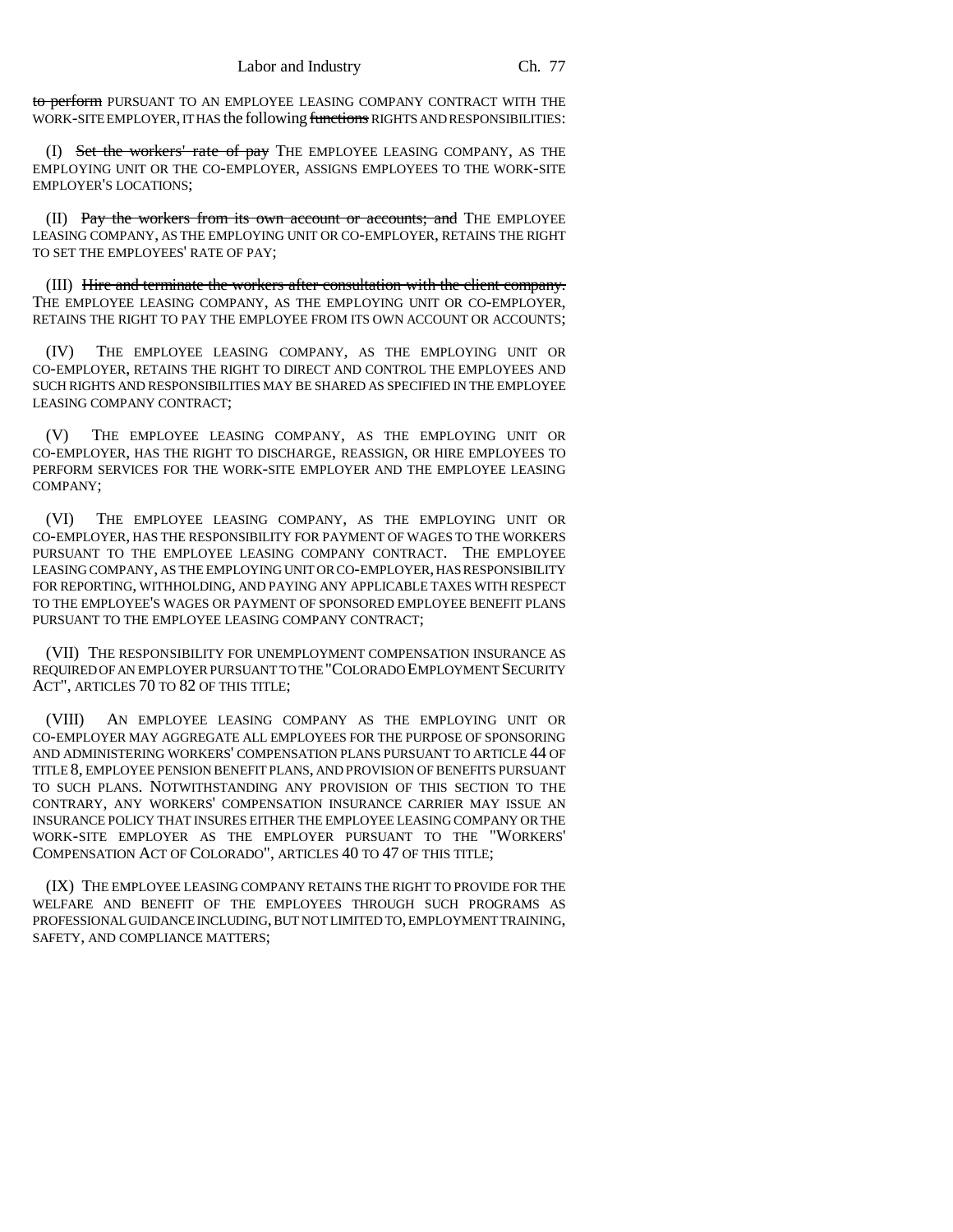## Ch. 77 Labor and Industry

(X) THE EMPLOYEE LEASING COMPANY, AS THE EMPLOYING UNIT OR CO-EMPLOYER, HAS THE RESPONSIBILITY FOR ADDRESSING EMPLOYEE COMPLAINTS, CLAIMS, OR REQUESTS RELATED TO EMPLOYMENT, EXCEPT AS OTHERWISE PROVIDED PURSUANT TO AN EXISTING COLLECTIVE BARGAINING AGREEMENT; EXCEPT THAT SOME OR ALL OF THE RIGHTS AND RESPONSIBILITIES DESCRIBED IN THIS SUBPARAGRAPH (X) MAY BE SHARED WITH THE WORK-SITE EMPLOYER;

(XI) THE EMPLOYEE LEASING COMPANY, AS THE EMPLOYING UNIT OR CO-EMPLOYER, INTENDS TO RETAIN THE RIGHT TO MAINTAIN THE EMPLOYMENT RELATIONSHIP BETWEEN THE EMPLOYEE LEASING COMPANY AND ITS EMPLOYEES ON A LONG TERM, AND NOT TEMPORARY, BASIS;

(XII) THE EMPLOYEES OF THE EMPLOYEE LEASING COMPANY KNOW OF AND CONSENT TO CO-EMPLOYMENT BY THE EMPLOYEE LEASING COMPANY;

(XIII) THE EMPLOYEE LEASING COMPANY MAINTAINS EMPLOYEE RECORDS RELATING TO EMPLOYEES OF THE EMPLOYEE LEASING COMPANY; AND

(XIV) EXCEPT AS OTHERWISE PROVIDED IN THE EMPLOYEE LEASING COMPANY CONTRACT, THE WORK-SITE EMPLOYER HAS THE RESPONSIBILITY FOR THOSE POLICIES AND PROCEDURES RELATED TO THE ACTUAL CONDUCT OF THE WORK THAT LEADS TO THE WORK-SITE EMPLOYER'S CONDUCT OF ITS BUSINESS AND THE PRODUCTION OF ITS GOODS OR SERVICES.

(c) For the purposes of this section, an employee leasing company shall be defined as any employing unit which, for a fee, places a client company's workers onto its payroll and assigns them to the client company for at least six consecutive months.

(d) If an employee leasing company does not meet the requirements of this subsection (2), the client company WORK-SITE EMPLOYER shall be considered the employing unit.

(e) Each employee leasing company shall maintain and have open for inspection by the department of labor and employment a listing of its client companies WORK-SITE EMPLOYERS and their respective workers COLLECTIVE EMPLOYEES and shall maintain the records and reports as required by the "Colorado Employment Security Act", as described in articles 70 to 82 of this title.

(3) (a) The status of an employee leasing company as the employing unit OR A CO-EMPLOYER of a client company's workers WORK-SITE EMPLOYER'S EMPLOYEES shall be revoked by the division if such employee leasing company fails to file the required reports or pay the taxes due under the provisions of articles 70 to 82 of this title. The effective date of any such revocation shall be the first day of the quarter for which the reports and taxes are due. In the event of such a revocation, the elient company WORK-SITE EMPLOYER shall become liable for the reports and taxes due.

(b) The provisions of paragraph (a) of this subsection (3) shall apply if any portion of an employing unit's business activity can be characterized as an employee leasing company, as defined in subsection (2) of this section.

(c) The provisions of paragraph (a) of this subsection (3) shall not apply if an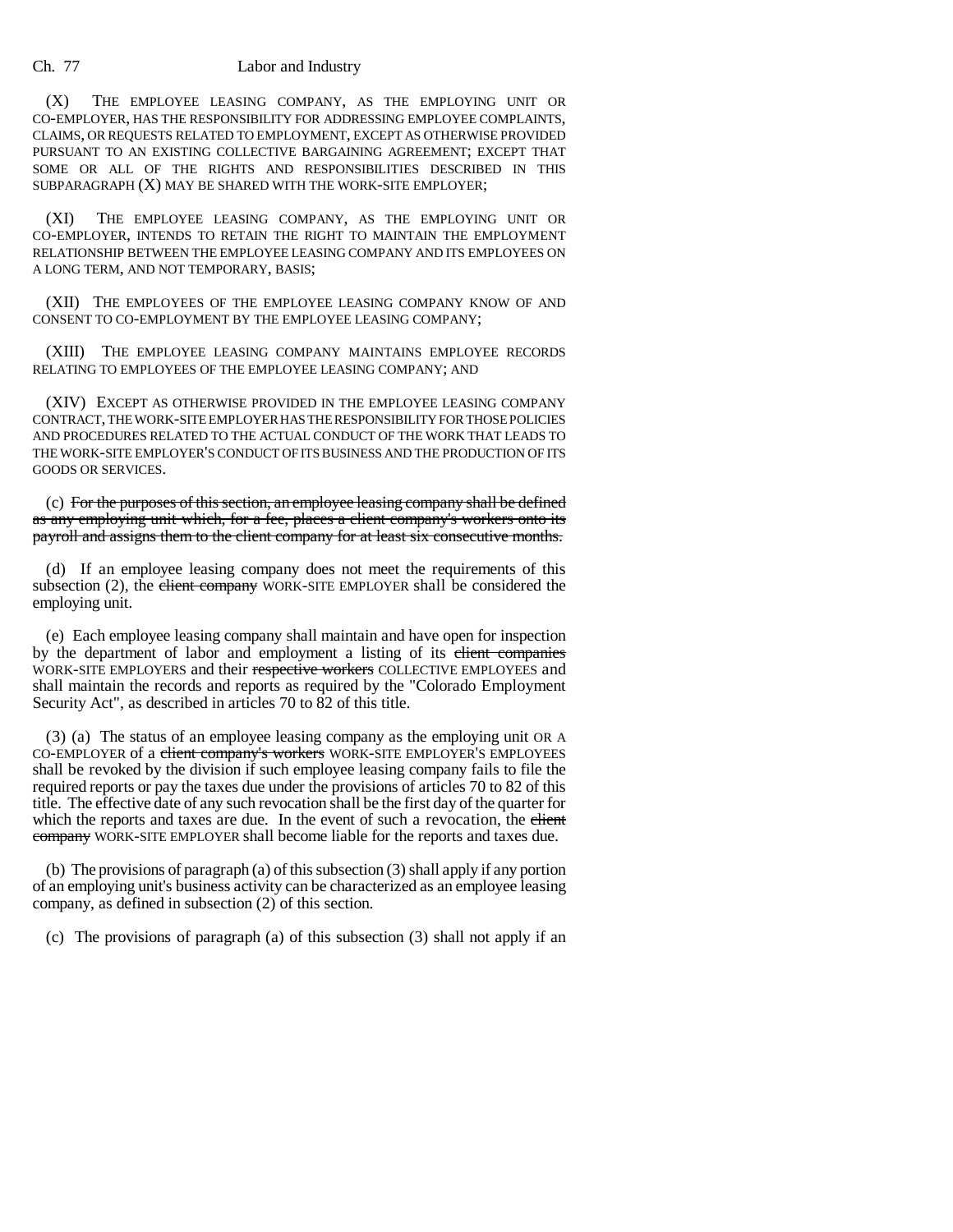Labor and Industry Ch. 77

employee leasing company acts as an agent for a client company WORK-SITE EMPLOYER pursuant to the provisions of subsection (1) of this section, files the required reports, and pays the taxes due under an account established for the client company WORK-SITE EMPLOYER.

(d) The provisions of paragraph (a) of this subsection (3) shall not apply to any temporary help contracting firm, as defined in section 8-73-105.5. However, if any portion of such firm's business activity can be characterized as an employee leasing company, as defined in subsection (2) of this section, that portion of the firm's business shall be subject to the provisions of this subsection (3).

(4) An employee leasing company shall not report wages for any elient company WORK-SITE EMPLOYER that would not otherwise be subject to articles 70 to 82 of this title.

(6) NOTHING IN THIS SECTION SHALL EXEMPT A WORK-SITE EMPLOYER OR ANY EMPLOYEE FROM ANY OTHER LICENSING REQUIREMENTS IMPOSED BY LOCAL, STATE, OR FEDERAL LAW. AN EMPLOYEE WHO IS LICENSED, REGISTERED, OR CERTIFIED BY A UNIT OF LOCAL, STATE, OR FEDERAL GOVERNMENT SHALL, FOR THE PURPOSES OF SUCH LICENSE, REGISTRATION, OR CERTIFICATION, BE CONSIDERED AN EMPLOYEE OF THE WORK-SITE EMPLOYER.

**SECTION 3.** 8-76-104 (6), Colorado Revised Statutes, 1986 Repl. Vol., as amended, is amended to read:

**8-76-104. Successor employer.** (6) No experience rate transfer provided by this section shall occur when a client company's WORK-SITE EMPLOYER'S account is made inactive as a result of its entering into an agreement A CONTRACT with an employee leasing company, as defined in section 8-70-114 (2), or when an agreement A CONTRACT between a client company WORK-SITE EMPLOYER and an employee leasing company is terminated.

**SECTION 4.** 10-16-105 (8) (a) (I) and (8) (a) (VII), Colorado Revised Statutes, 1994 Repl. Vol., are amended, and the said 10-16-105 (8) (a) is further amended BY THE ADDITION OF THE FOLLOWING NEW SUBPARAGRAPHS, to read:

**10-16-105. Small group sickness and accident insurance - guaranteed issue - mandated provisions for basic and standard health benefit plans.** (8) (a) (I) The premium rate charged during a rating period to small employers shall be based on a single, same index rate, applicable to all small employers, adjusted for case characteristics and coverage; except that the index rate may be multiplied by a rate adjustment factor for each small employer group pursuant to subparagraphs (III) to (VII) of this paragraph (a) to calculate a different premium. The rate adjustment factor shall only be based on actual claims experience on the small employer carrier's plan, industry, and class of business; except that, for health benefit plans issued prior to July 1, 1994, the rate adjustment factor may also be based on duration of coverage since the original issue date and gender mix. FOR THE PURPOSES OF THIS SUBSECTION (8), SMALL EMPLOYER CARRIERS MAY PUT ALL THOSE SMALL EMPLOYERS THAT HAVE CONTRACTS WITH AN EMPLOYEE LEASING COMPANY, AS DEFINED IN SECTION 8-70-114 (2) (a) (I), INTO A SINGLE INDUSTRY CATEGORY CALLED "SMALL EMPLOYERS THAT HAVE EMPLOYEE LEASING COMPANY CONTRACTS". Small employer carriers shall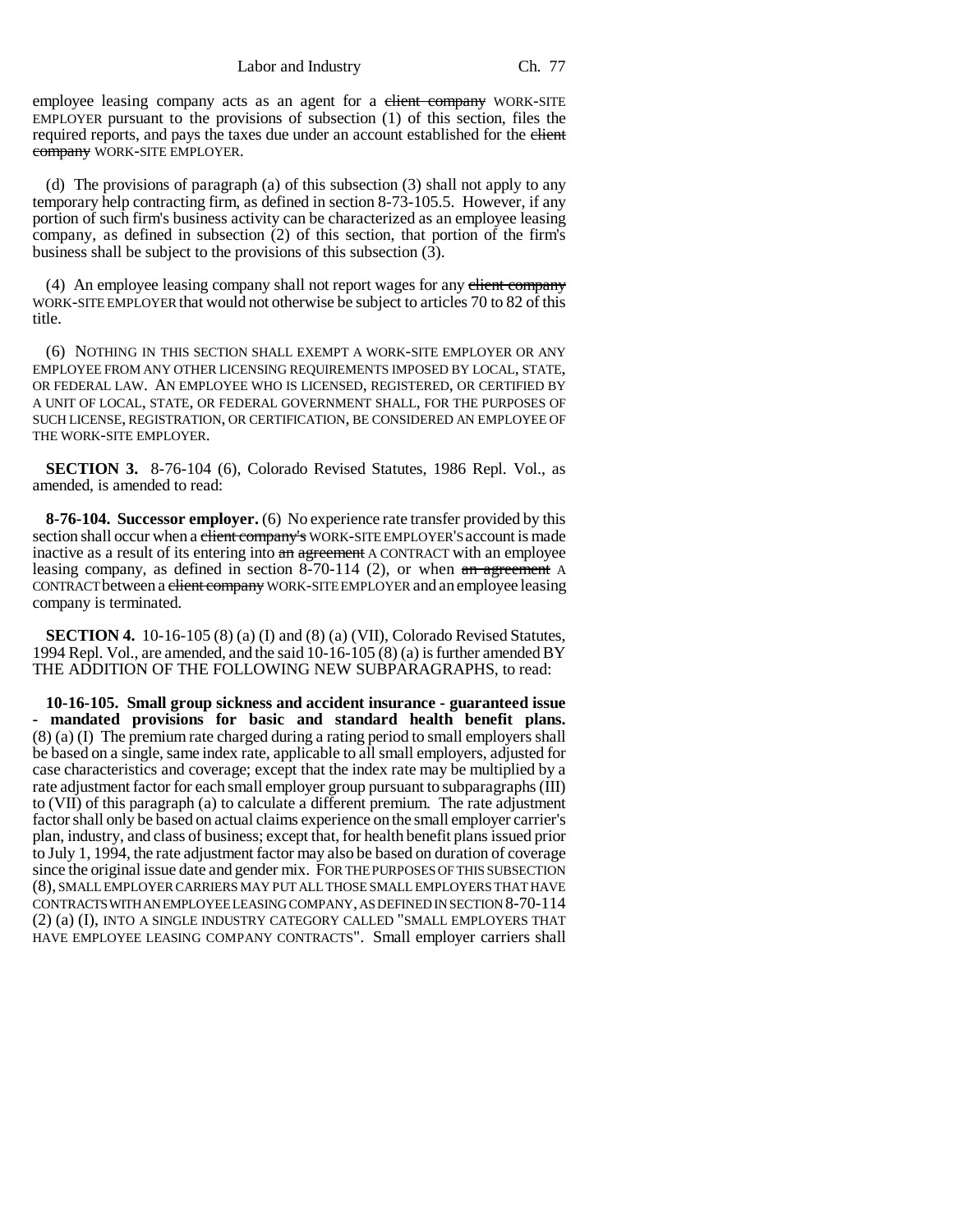apply the rate adjustment factors uniformly with respect to all small employers.

(VII) For health benefit plans newly issued and all health benefit plans renewed on and after January 1, 1998, no rate adjustment factor shall be used, EXCEPT AS PROVIDED IN SUBPARAGRAPH (X) OF THIS PARAGRAPH (a).

(X) ON AND AFTER JANUARY 1, 1998, A SMALL EMPLOYER CARRIER MAY GIVE ALL THOSE SMALL EMPLOYERS WHO HAVE CONTRACTS WITH AN EMPLOYEE LEASING COMPANY A CLASS OF BUSINESS DISCOUNT IF:

(A) THE EMPLOYEE LEASING COMPANY IS SOLELY RESPONSIBLE FOR COLLECTING AND REMITTING PREMIUMS WITH RESPECT TO THE SMALL EMPLOYERS WITH WHOM IT HAS EMPLOYEE LEASING COMPANY CONTRACTS AND WHO OBTAIN COVERAGE THROUGH THE EMPLOYEE LEASING COMPANY;

(B) THE SMALL EMPLOYER CARRIER PROVIDING COVERAGE THROUGH THE EMPLOYEE LEASING COMPANY GUARANTEES THE ISSUANCE OF SUCH COVERAGE TO EVERY WORK-SITE EMPLOYER WITH WHOM THE LEASING COMPANY HAS A CONTRACT AND TO THEIR ELIGIBLE EMPLOYEES. THE WORK-SITE EMPLOYER AND ITS ELIGIBLE EMPLOYEES SHALL HAVE THE RIGHT TO SUCH COVERAGE WITHIN THE FIRST SIXTY DAYS AFTER THE EFFECTIVE DATE OF THE EMPLOYEE LEASING COMPANY CONTRACT. AFTER THE EXPIRATION OF THAT SIXTY-DAY PERIOD, A WORK-SITE EMPLOYER WHO DECLINES COVERAGE WITHIN THE FIRST SIXTY DAYS OF THE EFFECTIVE DATE OF ENTERING INTO AN EMPLOYEE LEASING COMPANY CONTRACT BECAUSE SUCH WORK-SITE EMPLOYER HAS OBTAINED OR INTENDS TO OBTAIN COVERAGE FROM ANOTHER SOURCE SHALL NOT SUBSEQUENTLY BE ISSUED COVERAGE THROUGH THE EMPLOYEE LEASING COMPANY FOR A MINIMUM OF FIVE YEARS. AFTER THE EXPIRATION OF THAT SIXTY-DAY PERIOD A WORK-SITE EMPLOYER WHO DECLINES COVERAGE WITHIN THE FIRST SIXTY DAYS OF THE EFFECTIVE DATE OF ENTERING INTO AN EMPLOYEE LEASING COMPANY CONTRACT BECAUSE SUCH WORK-SITE EMPLOYER HAS NOT OFFERED AND OPTS TO CONTINUE NOT TO OFFER AND CONTRIBUTE TO COVERAGE FOR THE WORK-SITE EMPLOYER'S EMPLOYEES SHALL SUBSEQUENTLY BE ISSUED COVERAGE THROUGH THE EMPLOYEE LEASING COMPANY ONLY IF THE WORK-SITE EMPLOYER HAS NOT OFFERED COVERAGE TO THE WORK-SITE EMPLOYER'S EMPLOYEES FROM ANOTHER SOURCE FOR THE LESSER OF EITHER THE LAST TWO YEARS OR SINCE THE INCEPTION OF THE WORK-SITE EMPLOYER'S BUSINESS. A WORK-SITE EMPLOYER WHO OPTS FOR COVERAGE UNDER THE PLAN OFFERED BY THE EMPLOYEE LEASING COMPANY AND LATER DROPS THAT COVERAGE SHALL NOT BE ISSUED COVERAGE THROUGH THE EMPLOYEE LEASING COMPANY FOR AT LEAST FIVE YEARS.

(C) BOTH THE EMPLOYEE LEASING COMPANY AND THE CARRIER PROVIDING A HEALTH BENEFIT PLAN THROUGH THE EMPLOYEE LEASING COMPANY SHALL MAINTAIN A RECORD OF THE REASONS A WORK-SITE EMPLOYER CITES FOR DECLINING COVERAGE AT THE TIME OF THE INITIAL OFFERING OF SUCH COVERAGE.

(D) PRIOR TO PROVIDING COVERAGE TO THE SMALL EMPLOYERS WHO HAVE CONTRACTS WITH AN EMPLOYEE LEASING COMPANY, THE EMPLOYEE LEASING COMPANY SUBMITS AND ANNUALLY RESUBMITS TO THE COMMISSIONER FOR REVIEW AND APPROVAL SUFFICIENT DOCUMENTATION TO SHOW THAT THE EMPLOYEE LEASING COMPANY MEETS THE DEFINITION OF AN EMPLOYEE LEASING COMPANY PURSUANT TO SECTION 8-70-114, C.R.S.; AND